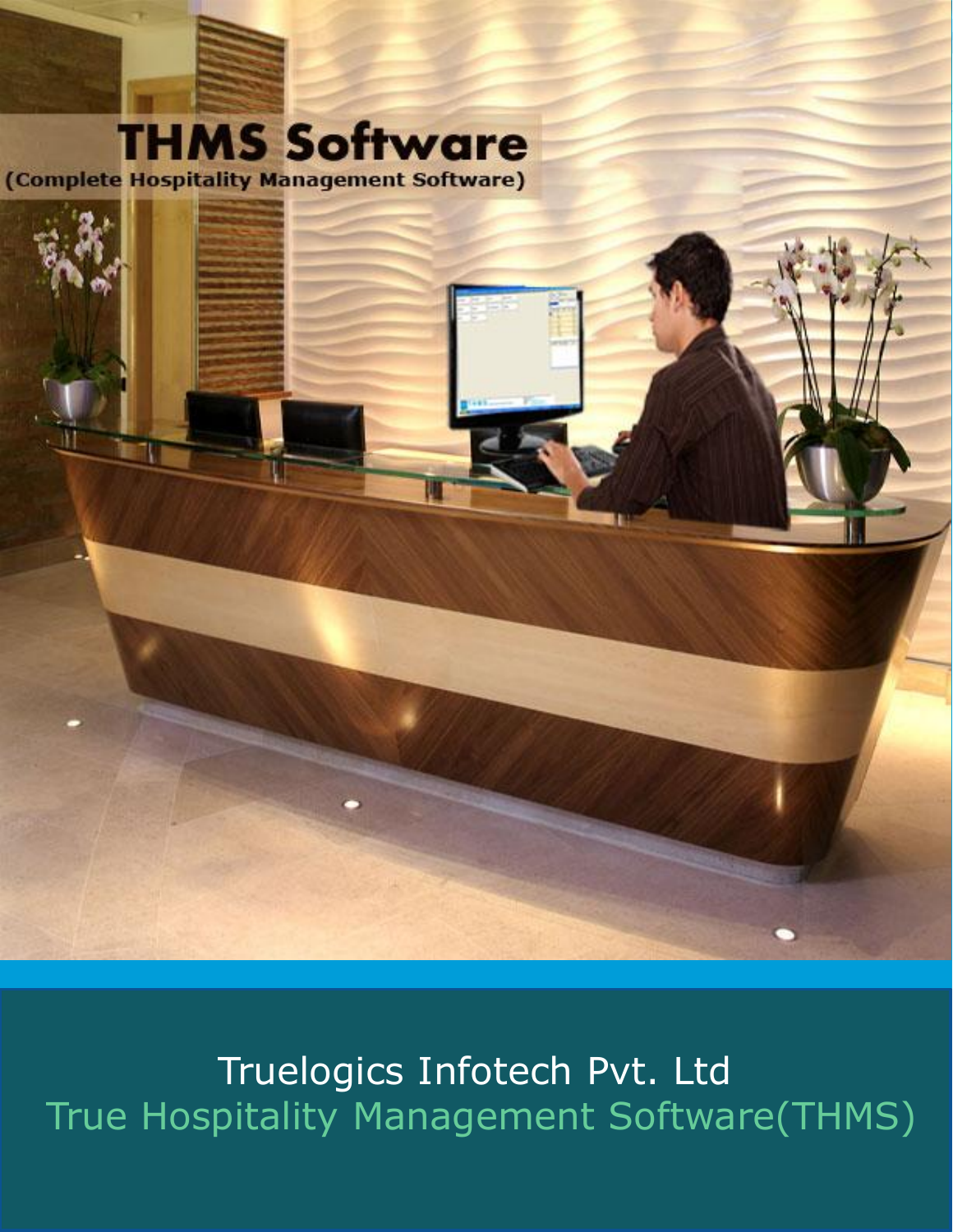#### THMS SOFTWARE OVERVIEW

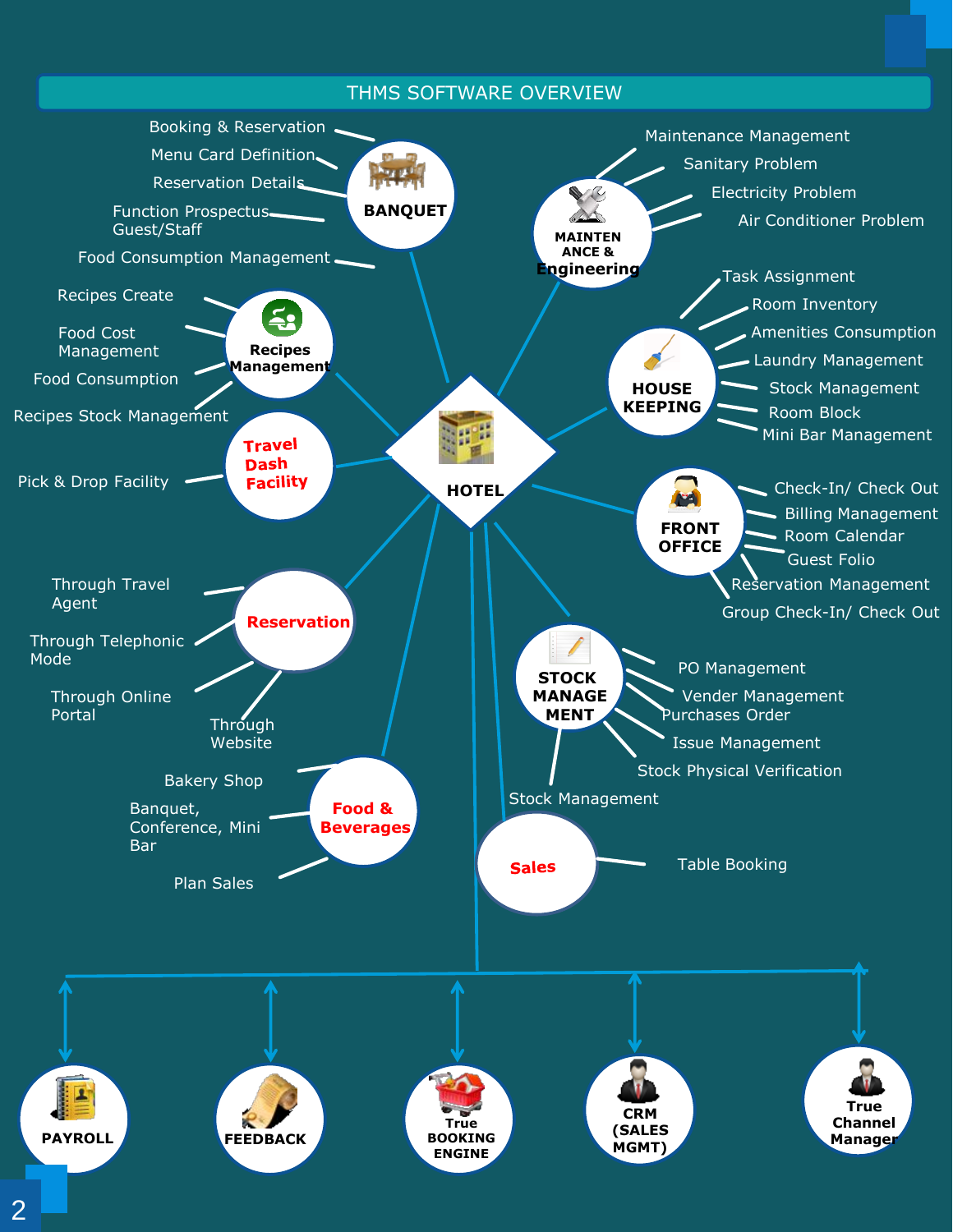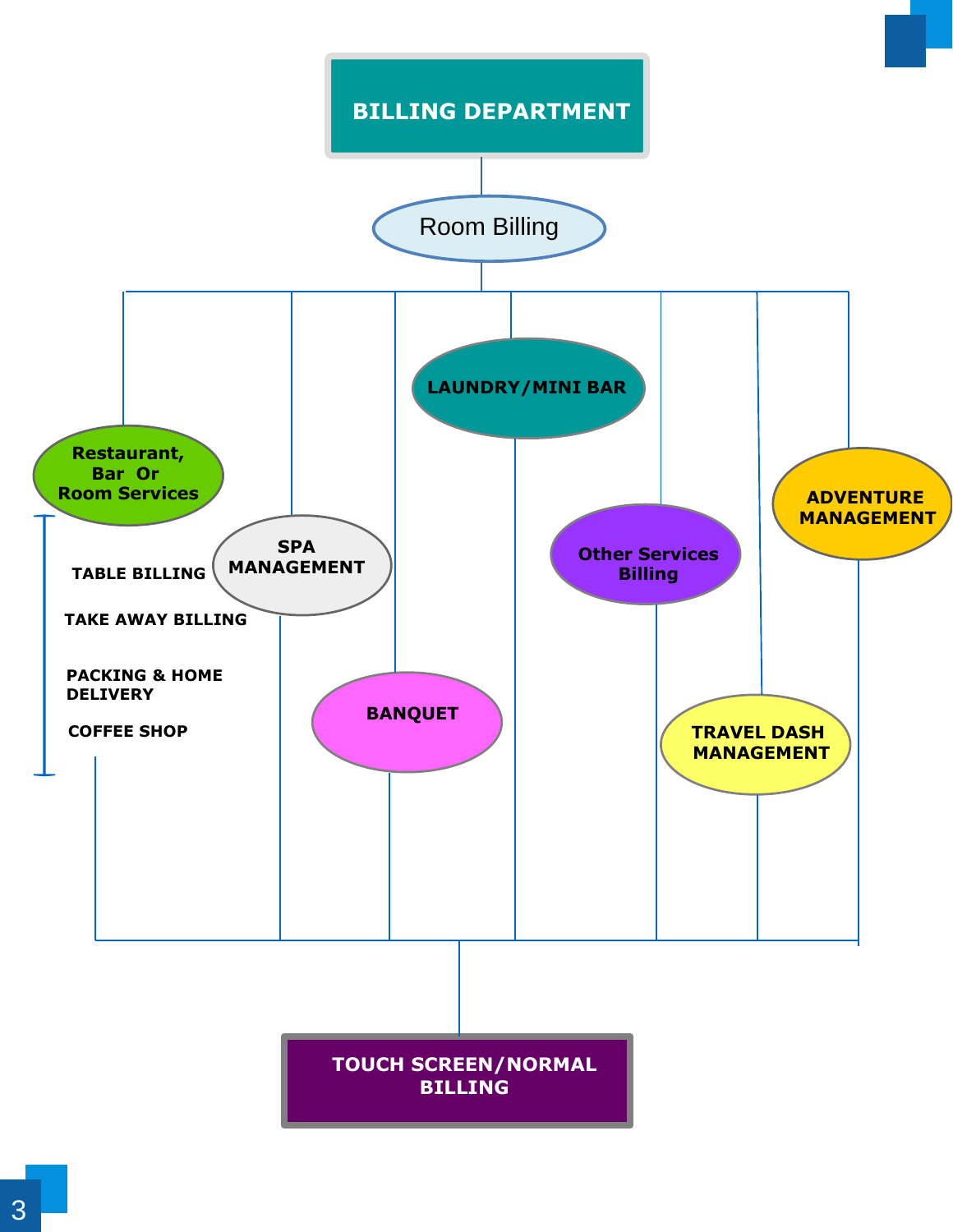THMS software is designed to accommodate the needs of various types of properties like hotels, motels, resorts, small and large hotel franchisees, clubs, inns, lodges, and apartments.

THMS is also very useful for the hotel staff including General Manager, Hotel Manager, Front office manager, F & B Manager, Laundry Manager etc. who can work efficiently and can provide the wide range of services to your customers.

#### **Increase your bookings by THMS Software.**

Now, Lets have a overall look on the functioning.

THMS Software covers every aspect of your property. The generalized version of THMS Software is accepted worldwide with due to extremely easy to use in nature. The major modules of the hospitality management software constitutes of Easy Check-in / Checkout, Click guest reservation, Group Booking Management, House Keeping, F & B Management, Stock Management, Travel Dash Management etc.

A quick view of all your bookings, events, and room availability for the week ahead. Manage check-ins and room allocation at easy click.

Email/ SMS Confirmation for all bookings/cancellation, both to you and to your customers.

This hospitality Software is designed for full service luxury Inns, hotels, motels, resorts etc. It emphasizes on the highest level of individual guest services through our comprehensive features integrating information contained in reservations till back office general ledger.

This User friendly software can be set up for your unique needs. THMS Software has been conceived by full workings like professionals.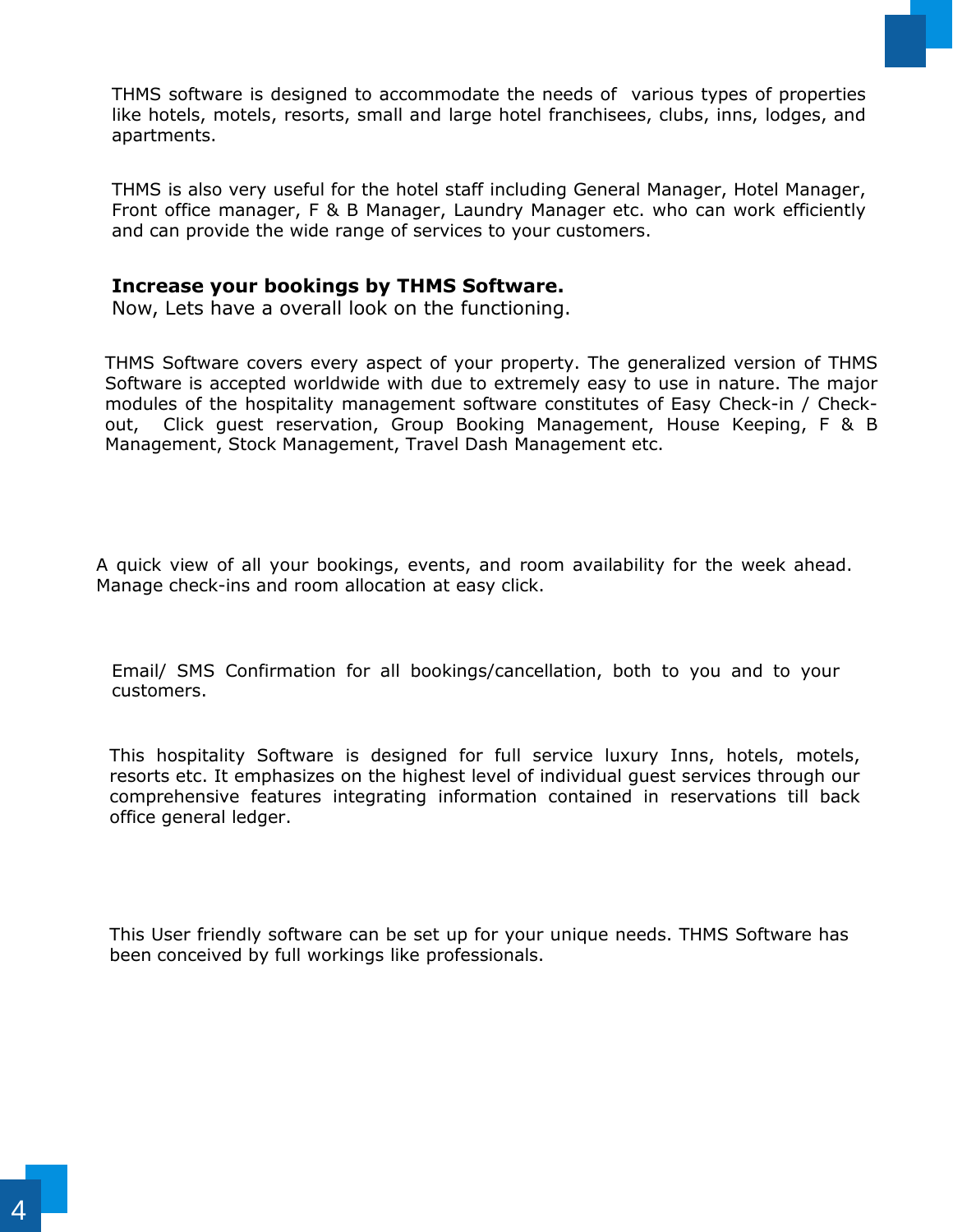#### THMS SOFTWARE'S MAJOR MODULES AND FUNCTIONING

#### **Front Office Management:**

- **.** Guest Check-In.
- **.** Guest Check-out**.**
- **.** Print Folio and bills.
- **.** Post room charges.
- **.** Advance Deposit
- Linked and unlinked Room
- Room Calendar
- **.** Guest follow up option
- **.** Meal plan to select on room
- **.** Flat discount can be offered.
- **.** ID scanning and Web Camera option.
- **.** Split folio
- **.** Manage folio for long staying guest.
- **.** Back up system for night audit process.
- **.** Group Check-In.
- **.** Group Check -Out.

## **F & B Management:**

- **.** Bar management
- **.** Multiple Outlet/Multiple reception management
- Room services
- **.** Restaurant Management
- **.** Mini Bar
- **.** Bakery Shop

## **Features**

- Billing Management
- Kot Management
- Kot Transfer
- Table Transfer
- Merge Table
- KOT Display Board
- Split Bill (Pax , Item Wise)
- Modifer Management
- Open Item
- Re-Order
- Search Item
- Reprint (KOT, Bill)



- Offer Management
- Royalty Card
- CRM Management
- Sal Point Management
- Employee Point Management
- Combo Item
- NC (NON- Chargeable)
- Home Delivery
- Take Away
- Reservation Table
- Discount Management
- Settlement Management

#### **Reservation Management:**

- **.** Guest Reservation.
- **.** Reservation Cancel
- Reservation Status
- Room Allotment
- Retention Charges Management
- **.** Reservation To Check in
- **.** Advance Deposit
- Reservation Calendar
- **.** Meal plan to select on room
- **.** Flat discount can be offered.
- **.** Rack Rate management
- **.** Group Reservation
- **.** Post Other Services
- No show Management



### **Mini-bar Management:**

- **.** Mini-bar billing.
- **.** Mini Bar stock.
- **.** Sale Register.



## **Housekeeping Management:**

- **.** Create housekeeping tasks and schedule
- **.** Housekeeping view mode for efficient management
- **.** Post any miscellaneous charges to the Guest room directly.
- **.** Amenities Consumption
- **.** Find & Lost
- **.** Room inventory stock
- **.** Check list



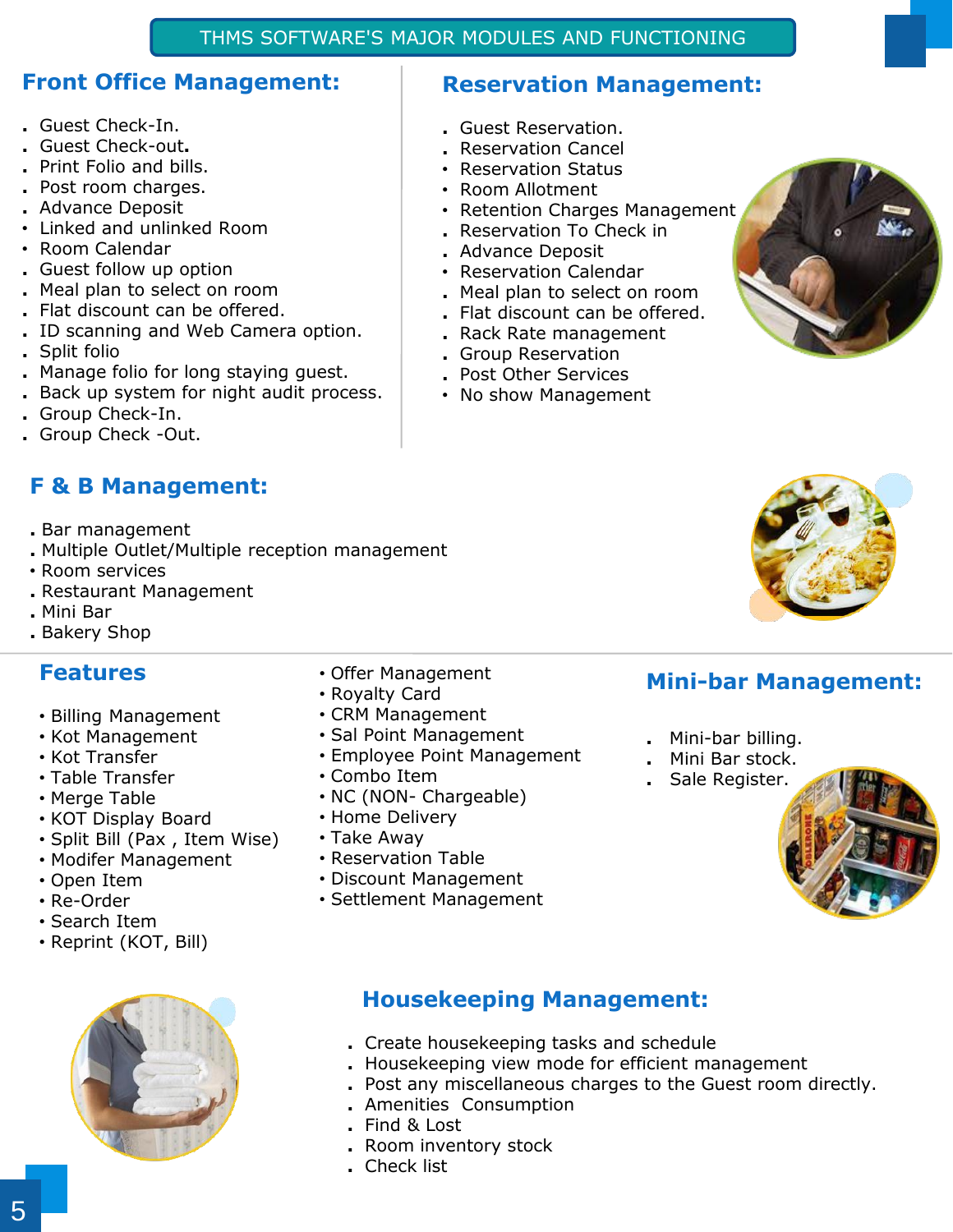## **Banquet Management**

- **.** Booking and Reservation Management.
- **.** Make Package & Function Prospectus.
- **.** Function Details
- Booking Calendar
- Function Dairy
- Advance Payment Against Booking
- **.** Catering Management
- **.** Item Consumption(against Booking)
- **.** Billing management
- Group Function Billing
- Linked / Unlink FB



### **Guest Relationship Management Module**

- **.** Detailed Profiling of individual guest
- **.** Guest Database and Guest History
- **.** Recording of Personal Details & Preference of Guest
- **.** Designing Guest Feedback Form & Recording Of Feedback
- **.** Be in touch with guests through built in email system
- **.** Email sending for guest on different occasions.
- **.** Guest CID/Police Report.

### **Reservation & Group Booking Management**

- **.** Single Reservation and Group Reservation Option
- **.** Room Inventory View for 1 month and more
- **.** Setup of Release Date and Time For Any Reservation and Booking
- **.** Option to Cancel or No Show Any Reservation Or Group Booking
- **.** Group Check In & Check Out
- **.** Applying group Rate, Group Discount & Group Settlement
- **.** Group Folio option and Email group Folio
- **.** Printing of Guest Registration card for advance booking and check-in

## **Inventory/MMS Management**

- **.** Purchase Order Management.
- **.** Direct purchase/Issue management
- **.** Issue Management (Department wise)
- **.** Vendor Management
- **.** Purchase & Issue Module
- **.** Report & Searching



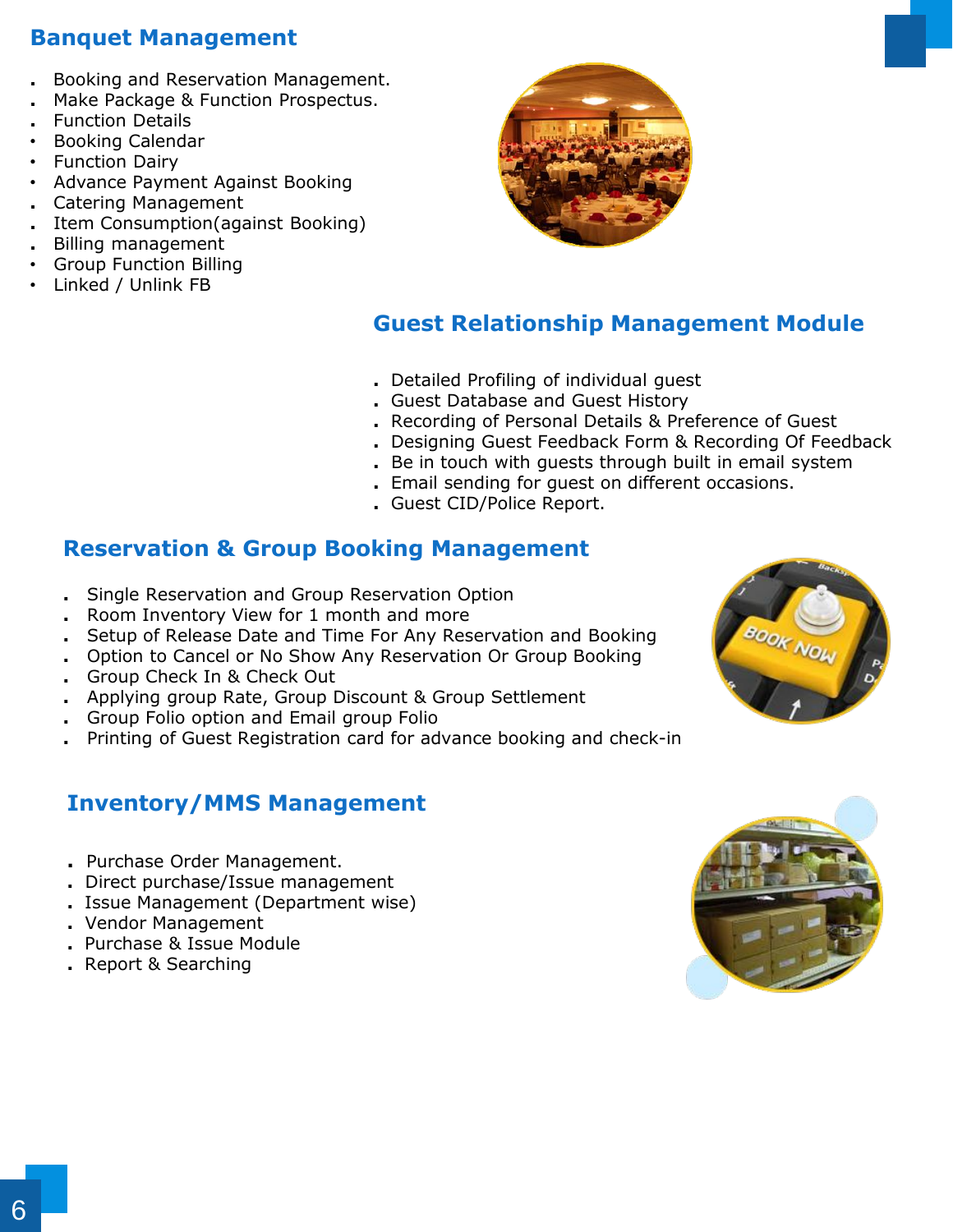#### **Central Stock Management (online module)**

- **.** Purchase Order Management.
- **.** Purchase Module
- **.** Issue Module
- **.** All kinds of Reports & Search
- **.** Stock Management
- **.** Receive Item Requirement(Dept/Property Wise)
- **.** Minimum Stock Alert(Item Wise)

### **SMS Generation Management**



- **.** Check In
- **.** Check Out
- **.** Reservation Confirmation
- **.** Night Audits
- **.** Other Billing Department
- **.** Birthday & Guest Data

## **Food Cost/ Recipe Management**

- **.** Create Recipe
- **.** Food Cost Management
- **.** Food Consumption(Item Management) Inventory Management
- **.** Recipe accordingly Stock Management
- **.** Item Consumption against KOT(Sales)

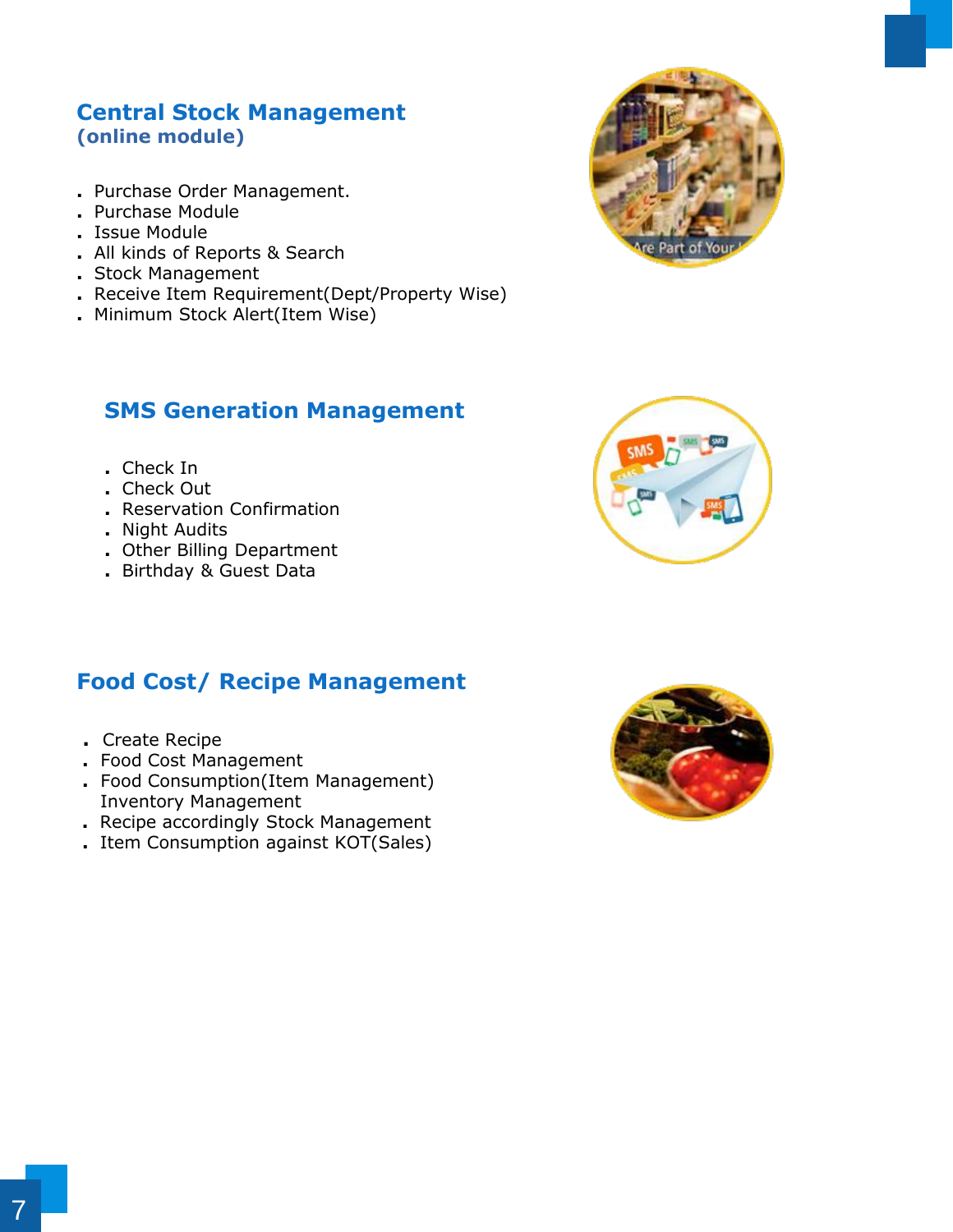### **Front Office:**

Front office billings are main billings which are done when the guest arrives. Front office billings contains check-in,check out, Group Bookings and reservation.

### **Restaurant Billing**

Restaurant and bar billing contains the billings about the total food, order placed by the customers. It Contains the different billings of the departments. Some of them are:

## **Take Away Billing**

Take away contains the billings about the packed food which customers order from the hotels if they do not want to have it in restaurants.

#### . **Banquet Billings:**

Banquet provides us the billings about bookings and reservation of conference & Banquets.

### **Packing and Home Delivery**

Packing and home delivery contains the billings of home delivery of food. It contains the orders which are done by customer from home. The delivery Boy delivers the food to respective addresses.

### **Coffee Shop**

It contains the billings about the coffee and tea or the beverages/ drinks offered to the customers

### **SPA Management**

It contains the billings of customers for massage and other purposes. It depends on customers choice, If they want to take that facility for comfort and luxury







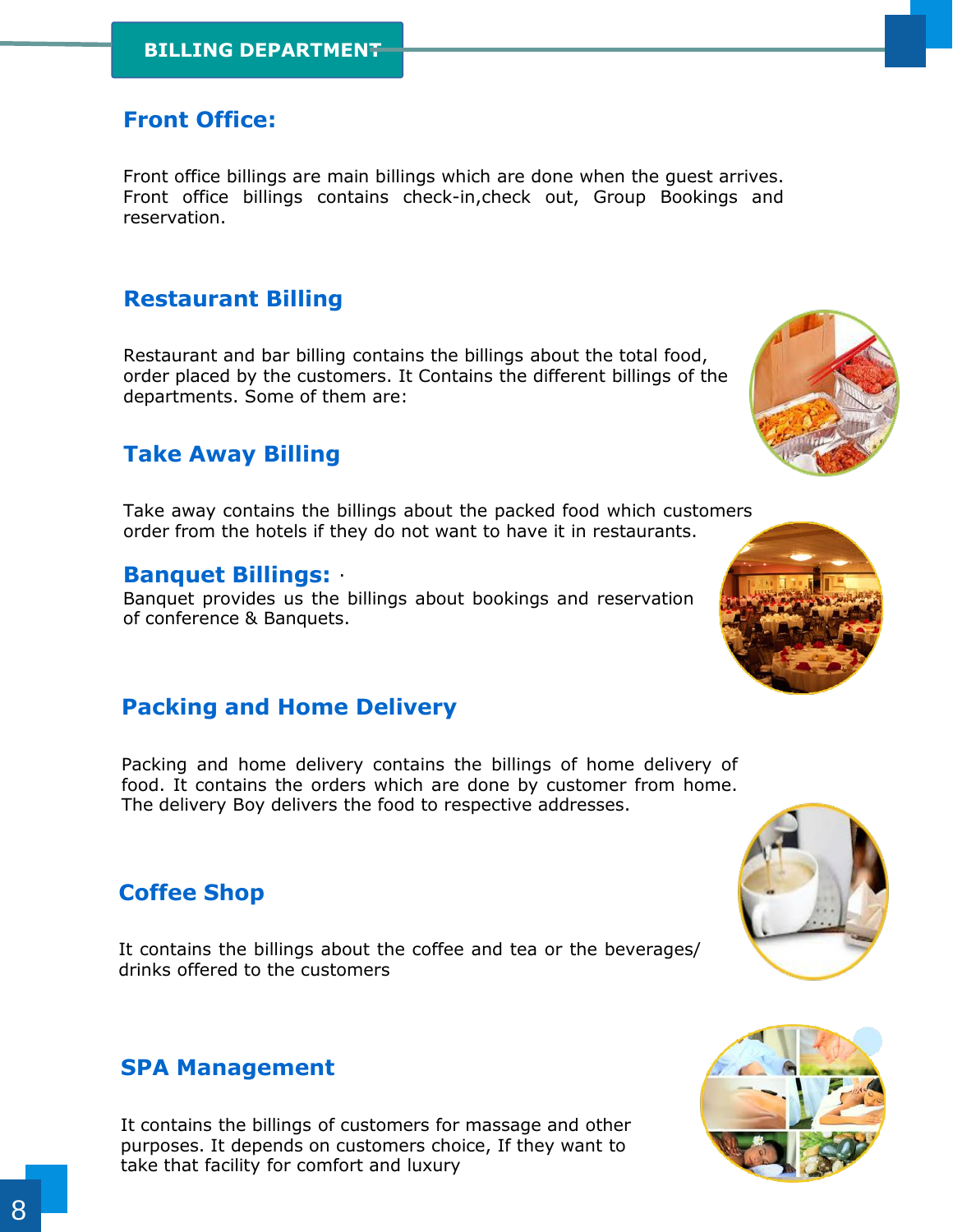## **Adventure Billings & Other:**

Adventure billings contains the billings about the indoor/outdoor gaming areas.

### **Travel Dash Billing**

Travel dash shows the location as well as the mapping of the hotel for conveniency of hotels.

.

Laundry and Mini billings are part of house keeping management.

# **Cyber Cafe Billings:**

**Laundry/Mini Bar Billing:**

A separate Cyber Cafe is managed by hotel for providing internet surfing facility for customer.

## **Marriage Garden Billing:**

It contains the billings about bookings done for marriage garden. Creates the function Prospectus.





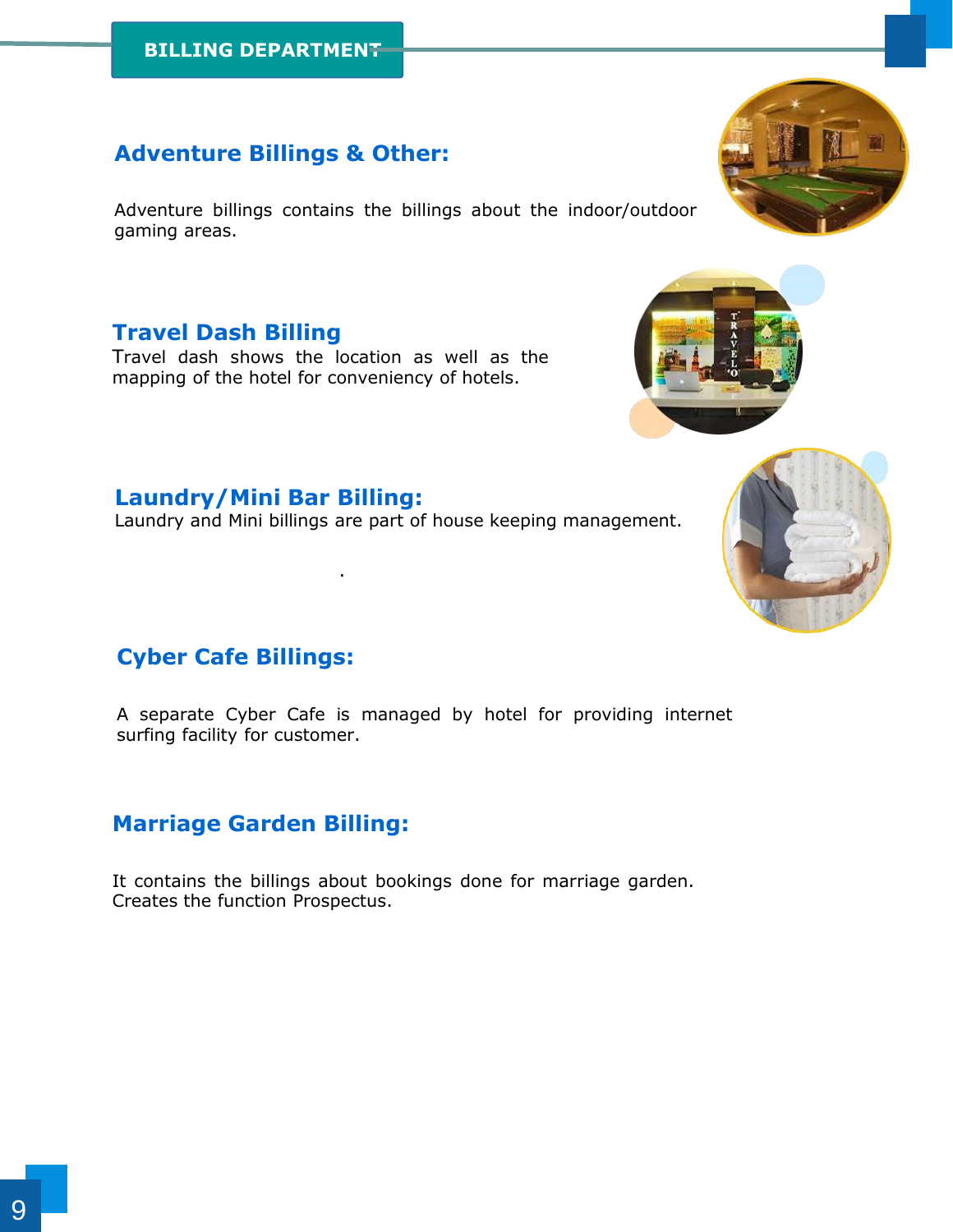#### **INSTANT CONFIRMATION:**

Instant confirmations can be received of the bookings at same time.

#### **NO THIRD PARTY COMMISSION:**

No third party commission will be given to the third party or middle man like travel agents etc.

#### **RELATIONSHIP MANAGEMENT:**

Maintain the relationship with guest by email & SMS on their bookings as well as on the festive occasions.

#### **POST ROOM BILLS:**

Maintain the room-to-produce reservations.

#### **CURRENCY MANAGEMENT:**

Default currency settings will be present as well as the multi currency options are present for the customers.

#### **INSTALLATION TRAINING:**

Online installation support will be given and training will be imparted to the hotel staff.